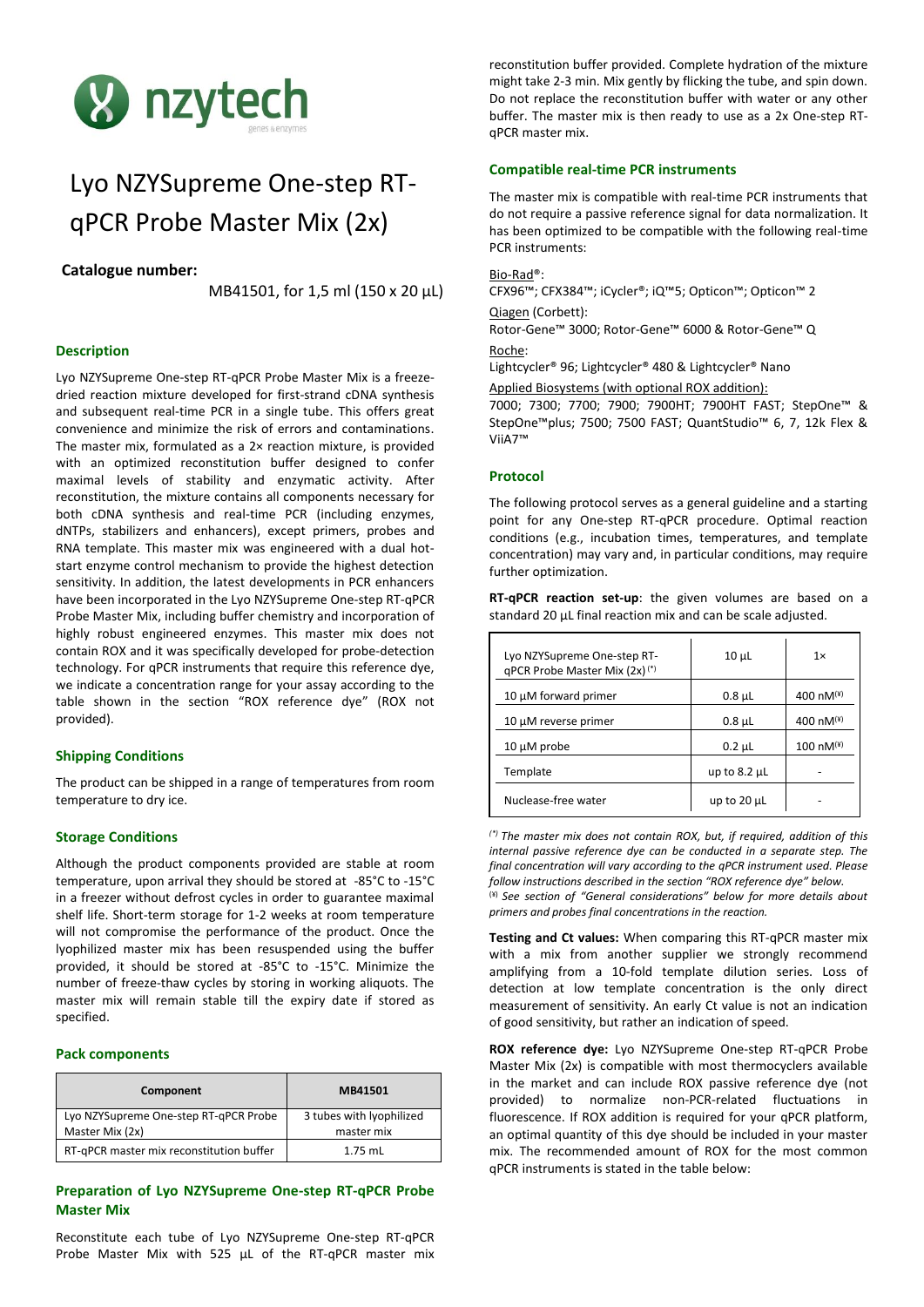| <b>gPCR</b> instrument                                                                                                                                                            | <b>Volume of ROX</b><br>per 525 µL of 2x<br>master mix $(2x)^{(*)}$ |
|-----------------------------------------------------------------------------------------------------------------------------------------------------------------------------------|---------------------------------------------------------------------|
| Applied Biosystems: 7000/7300/7700/7900/<br>7900HT/7900HT FAST/StepOne™/ StepOne™plus                                                                                             | $10-15$ µL                                                          |
| Applied Biosystems: 7500/7500FAST/<br>QuantStudio <sup>™</sup> 6, 7, 12k Flex/ViiA7™                                                                                              | $(500-725 nM)$                                                      |
| Bio-Rad®: CFX96™/CFX384™/iCycler®/iQ™5/<br>Opticon <sup>™</sup> / Opticon <sup>™</sup> 2<br><b>Qiagen:</b> Rotor-Gene™ 3000/6000/Q<br>Roche: Lightcycler <sup>®</sup> 96/480/Nano | Not required                                                        |

*(\*) For different volumes please scale-up or scale-down the volume of ROX accordingly. Please notice that ROX is not provided by NZYTech.*

# **Suggested thermal cycling conditions**

Lyo NZYSupreme One-step RT-qPCR Probe Master Mix was optimized for the amplification of RNA fragments up to 200 bp under different RT-qPCR cycling conditions. The table below displays a standard 2-step cycling setup optimized on a number of platforms. However, these conditions may be adapted to suit different machine-specific protocols.

| Cycles | Temp. | <b>Time</b>     | <b>Main reaction</b>         |
|--------|-------|-----------------|------------------------------|
|        | 50 °C | 10-20 min $(*)$ | <b>Reverse Transcription</b> |
| 1      | 95 °C | $2-5$ min       | Polymerase activation        |
|        | 95 °C | 5 sec           | Denaturation                 |
| 40     | 60 °C | 30 sec-50 sec   | Annealing/Extension          |

*(\*) Reverse transcriptase has a high processivity and may take as little as 10 minutes to synthesize cDNA. However, in specific situations increasing reaction time up to 20 minutes may be beneficial.*

# **General considerations**

The inherent chemical instability of RNA and the ubiquitous presence of RNases require that particular care should be taken while working with RNA. We recommend using RNase-free plasticware/reagents and work in an RNase-free area (RNase Cleaner, Cat. No. MB16001, can help removing RNases from surfaces and materials). In addition, to help prevent any carryover DNA contamination, you should assign independent areas for reaction set-up, PCR amplification and any post-PCR gel analysis. It is essential that any tubes containing amplified PCR product are not opened in the PCR set-up area.

**Primers and probe**: These guidelines refer to the design and setup of dual labelled probes. Please refer to the relevant literature when using other probe types. The specific amplification, yield and overall efficiency of any real-time RT-PCR can be critically affected by the sequence and concentration of the probes and primers, as well as by the amplicon length. We strongly recommend taking the following points into consideration when designing and running your real-time RT-qPCR experiment:

- Primers should have a melting temperature  $(T_m)$  of approximately 60 °C. The probe  $T_m$  should be approximately 10°C higher than that of the primers;
- The fragment to amplify should be between 80-200 bp in length and not superior to 300 bp;
- Final primer concentrations of 400 nM are suitable for most probe-based reactions. However, to determine the optimal concentration we recommend titrating in the range 0.2-1 μM. Forward and reverse primers concentration should be equimolar;
- A final probe concentration of 100 nM is suitable for most applications; we recommend that the final probe concentration is at least two-fold lower than the primer concentration; to determine the optimal concentration we recommend titrating in the range 0.1-0.25 μM;
- For multiplex RT-qPCR, probe concentrations in excess of 100 nM can result in cross channel fluorescence.

**Template:** It is important that the RNA template is purified and devoid of contamination by RT-qPCR inhibitors (e.g. EDTA). The recommended amount of template is dependent upon the type of RNA used. Please consider the following points when selecting RNA templates:

- **Total RNA:** purified total RNA can be used in the range from 1 pg to 1 μg per 20 μL reaction;
- **mRNA:** purified mRNA can be used from 0.01 pg per 20 μL reaction.

To obtain high yield of highly purified RNA we suggest using the NZY Total RNA Isolation Kit (Cat. No. MB134).

**MgCl2:** It is not necessary to supplement the reaction mixture with MgCl<sub>2</sub> as the Lyo NZYSupreme One-step RT-qPCR Probe Master Mix already contains an optimized concentration of MgCl<sub>2</sub>.

**RT-qPCR optimization**: It may be necessary to improve the efficiency of some reactions, such as multiplexing with more than two probes, or if the target amplicon is longer than 200 bp. In these cases, the reverse transcription reaction time can be extended up to 30 minutes; the annealing/extension time can be extended up to 60 seconds.

#### **Quality control assays**

#### **Genomic DNA contamination**

The product must comply with internal standards of DNA contamination as evaluated through real-time qPCR.

#### **Nuclease assays**

To test for DNase contamination, 0.2-0.3 μg of pNZY28 plasmid DNA are incubated with the master mix for 14-16 h at 37 °C. To test for RNase contamination, 1 μg of RNA is incubated with the master mix for 1 h at 37 °C. Following incubation, the nucleic acids are visualized on a GreenSafe-stained agarose gel. There must be no visible nicking or cutting of the nucleic acids.

## **Functional assay**

Lyo NZYSupreme One-step RT-qPCR Probe Master Mix is extensively tested for activity, processivity, efficiency, sensitivity and heat activation.

*V2202*